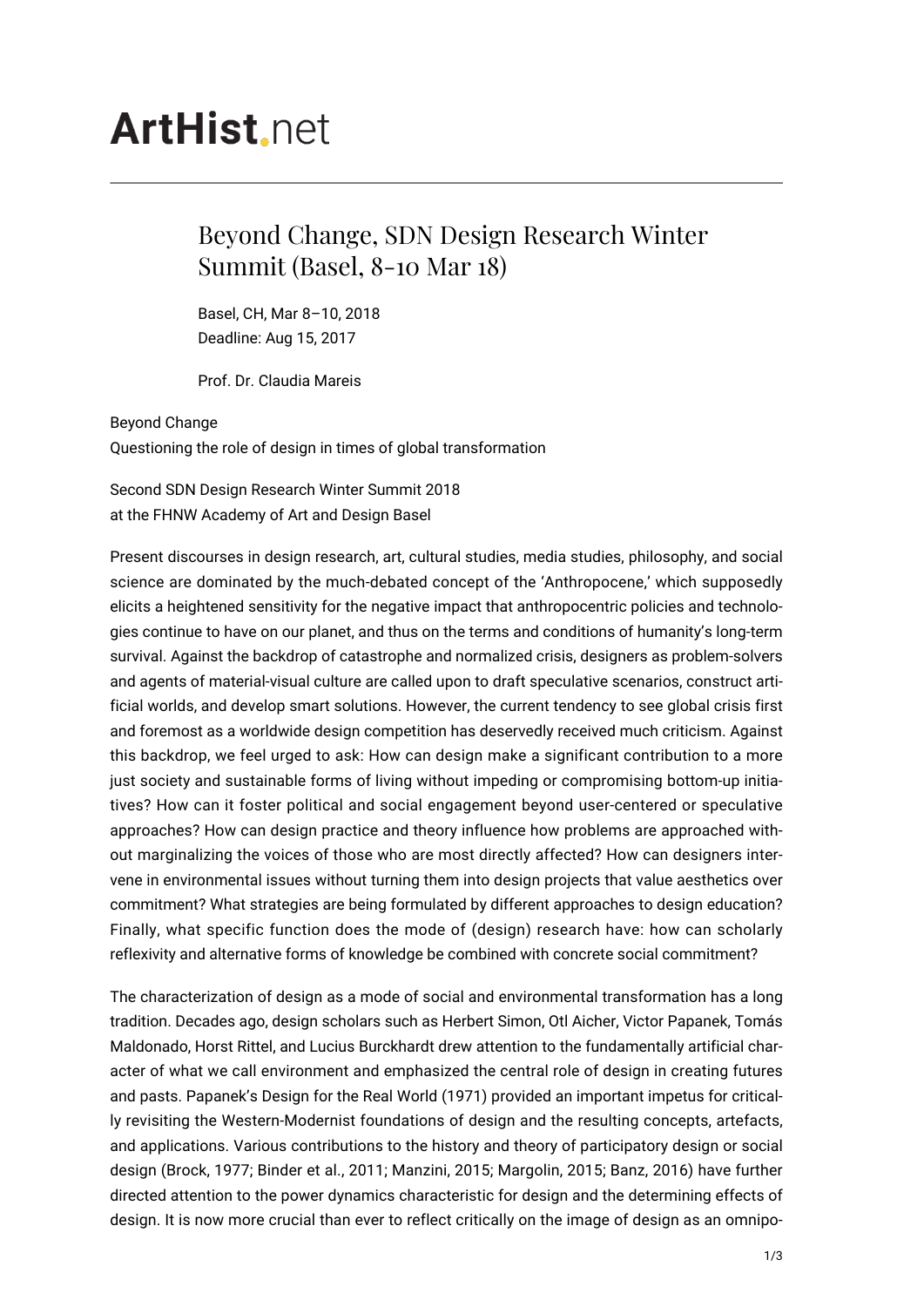ArtHist.net

tent problem-solving activity for the 'real world,' and to discuss concrete design projects that respond to current social and political conditions.

Recent concepts for a problem- and context-conscious design practice, such as 'transformation design' (Jonas et al., 2015; Sommer/Welzer, 2016) or 'transition design' (Irwin et al., 2015), have involved rethinking established understandings of aesthetics and speculation. Further, the emergence of platforms such as 'Decolonizing Design' exemplifies attempts to overcome the marginalization of design approaches that originate and flourish in the Global South. The focus of such approaches is on topics such as sustainability, waste reduction and recycling, social justice, and postcolonial design models. From this perspective, it seems worthwhile investigating politically committed (social) design projects as to their underlying philosophies and cultural contexts in order to approach more humble and aware modes of intervention. How can we reimagine design as an unbounded, queer, and unfinished practice that approaches the world from within instead of claiming an elevated position? How, for once, can we try to see design as a situated practice instead of turning it into the Global North's escape and problem-solving strategy? How can we think about one world without falling into planetary-scale thinking and the idea that resilience is our only hope?

What is needed is a radically new understanding of design practice and education that unfolds its potential in interaction with different actors, cultures, disciplines, production and knowledge cultures. On the one hand, this requires repositioning design between creative practice in the narrower sense and an extended, form-independent and interdisciplinary concept of intervening; on the other hand, design should from the outset problematize approaches and perspectives that are mainly determined by the Global North.

The Second SDN Design Research Winter Summit 2018, hosted by the FHNW Academy of Art and Design Basel/Switzerland, is calling for contributions that address the outlined topics and covering the full field of both practice-led and theoretical-historical design research. Particularly desirable are small-scale projects targeting real-world impact, which are committed to the conference themes and whose authors are willing to reflect critically on these projects during the conference. Finally, relevant proposals that do not stem from design research in the narrower sense, but which relate to policy and sustainability research, development cooperation, urban planning, or social work, for example, are also welcome.

Applicants are invited to submit proposals for lectures, project presentations, and workshops. We explicitly encourage applications that propose an experimental approach to the conference's topic (visual presentations, documentary films, social media, etc.).

Applications must be written in English, should not exceed 3000 words (excluding references), and should be submitted as a single PDF. Large media files should be included as weblinks in the PDF. Additionally, authors must include a short biography of maximum 250 words. Collective submissions are also welcome. All contributions will be peer reviewed. All applications should be sent via the Easyschair Platform before August 15, 2017. For more information about the content of the conference please contact: nina.paim@beyondchange.ch

Submissions at:<https://easychair.org/conferences/?conf=bechange2018>

……………………………………………………………………………………